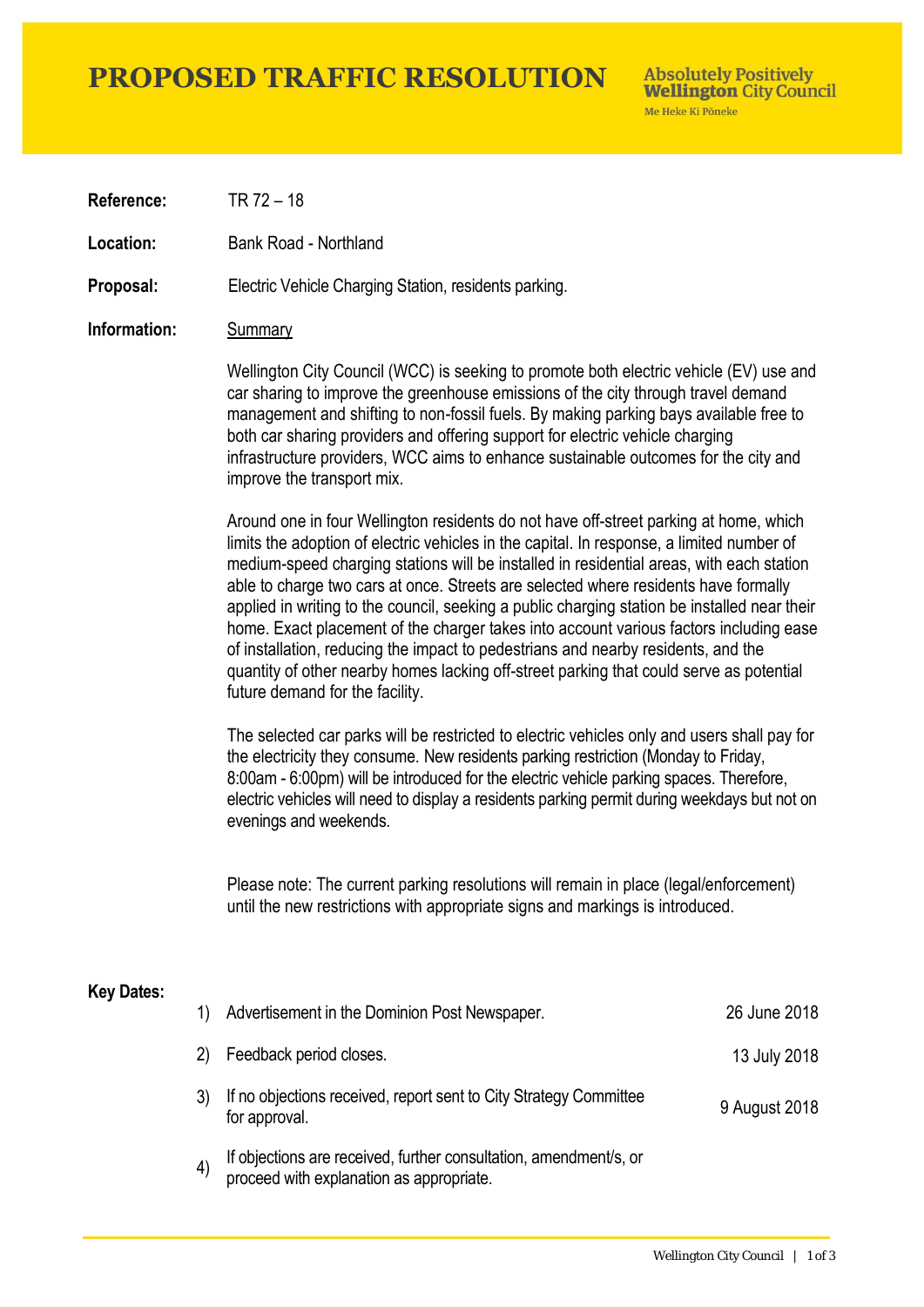## **PROPOSED TRAFFIC RESOLUTION**

### **Legal Description:**

*Add to Schedule B (Class Restricted) of the Traffic Restrictions Schedule* 

| <b>Column One</b> | <b>Column Two</b>                                                                                                                                                                                        | <b>Column Three</b>                                                                                                                                                                                                                                         |
|-------------------|----------------------------------------------------------------------------------------------------------------------------------------------------------------------------------------------------------|-------------------------------------------------------------------------------------------------------------------------------------------------------------------------------------------------------------------------------------------------------------|
| <b>Bank Road</b>  | Parking place in the form<br>of electric vehicles only<br>parking, at all times.<br>Displaying an Authorised<br><b>Resident Vehicle Parking</b><br>Permit Only, Monday to<br>Friday, $8:00am - 6:00pm$ . | East side, commencing 12.5 metres<br>north of its intersection with Garden<br>Road (Grid coordinates<br>$X = 1,747,727.450$ m<br>$Y = 5,428,528.370 \text{ m}$ and extending<br>in a northerly direction following the<br>eastern kerbline for 12.0 metres. |

**Date:** 20/06/18

**Prepared By:** Charles Kingsford (Principal Traffic Engineer, T/L)<br> **Approved By:** Steve Spence (Chief Advisor, Transport & Infra **(Chief Advisor, Transport & Infrastructure)** 

### **WCC Contact:**

Sigurd Magnusson **Sustainability Advisor**

Wellington City Council 101 Wakefield Street / PO Box 2199, Wellington Phone: +64 4 803 8697 Email: electricvehicles@wcc.govt.nz